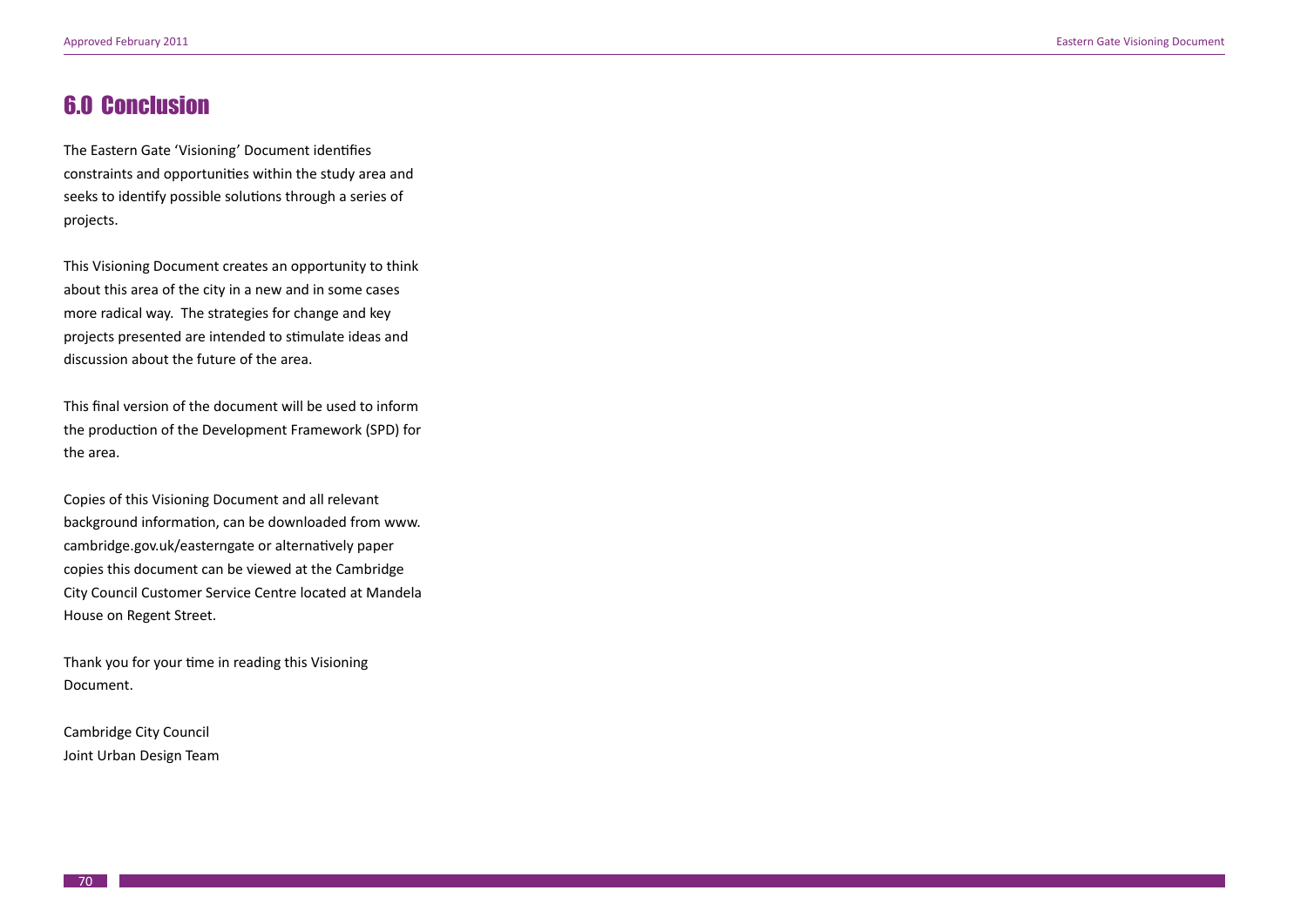## Image Credits

All Photographs and images within the Eastern Gate Visioning Document were taken or created by the Cambridge City Council Urban Design Team, with the following exceptions;

Figure 7, Page 11: Redevelopment of Oxford Circus, [www.rudi.net]

Figure 13, Page 16 : Photograph of St Andrew-the-Less (Abbey Church), Cambridgeshire Churches, www.druidic.org [accessed May 2010]

Figure 14, 15 & 16 Page 16: 1886, 1954 & 1925 Ordnance Survey Maps, The Cambridge Collection in Cambridge Central Library

Figure 17, Page 18: Photograph of Newmarket Road Gas Works, M J Petty, *Cambridge in Picture 1888-1988*, 1988, Cambridge Newspapers p142

Figure 18, Page 18: Photograph of East Road/Newmarket Road junction before it was duelled in 1963, M J Petty, *Cambridge in Picture 1888-1988*, 1988, Cambridge Newspapers p106

Figure 19 & 20, Page 18 & 19 Images of the construction of Elizabeth Way bridge taken 1971, The Cambridge Collection in Cambridge Central Library

Figure 45, page 35 image of the Cambridge Crown Court building [www.wikipedia.org]

Figure 52, Page 44: Left image - Norway Maple, [www.barrowuponsoarheritage.org.uk] Right image - leaves [www.media-2.web.britannica.com] Figure 53, Page 44: Left image - Field Maple, [www.english-country-garden.com], Right image - leaves, [www.flickr.com]

Figure 54, Page 44: London Plane - Newmarket Road/Stanley Road Junction image taken from Google Street View [www.maps. google.co.uk

Figure 61, Page 51: Church of St Andrew-the-Less (Abbey Church) [www.cambridge2000.com]

Figure 67-70, Page 59: images of Maid Marrian Way [www.cabe.org.uk]

Figure 71 & 72, Page 59: Elwick Square, Ashford, [www.rlk-consultatnts.org.uk & www.hamilton-baillie.co.uk]

Figure 73, Page 61: Kensington High Street Crossings [www.cabe.org.uk]

Figure 82 & 83, Page 66: Images of Abbey Street /Abbey Walk and New Street taken from Google Street View [www.maps.google.co.uk]

Figure 87, Page 68: Shrewsbury High Street, Shropshire , image taken from Google Street View [www.maps.google.co.uk

Figure 88, Page 68: Waterstone Park, Greenhithe, Kent [www.cabe.org.uk]

Figure 93, Page 69: Julian Road, Bath, image taken from Google Street View [www.maps.google.co.uk]

Figure 94, Page 69: Bury St Edmunds, Suffolk, image taken from Google Street View [www.maps.google.co.uk]